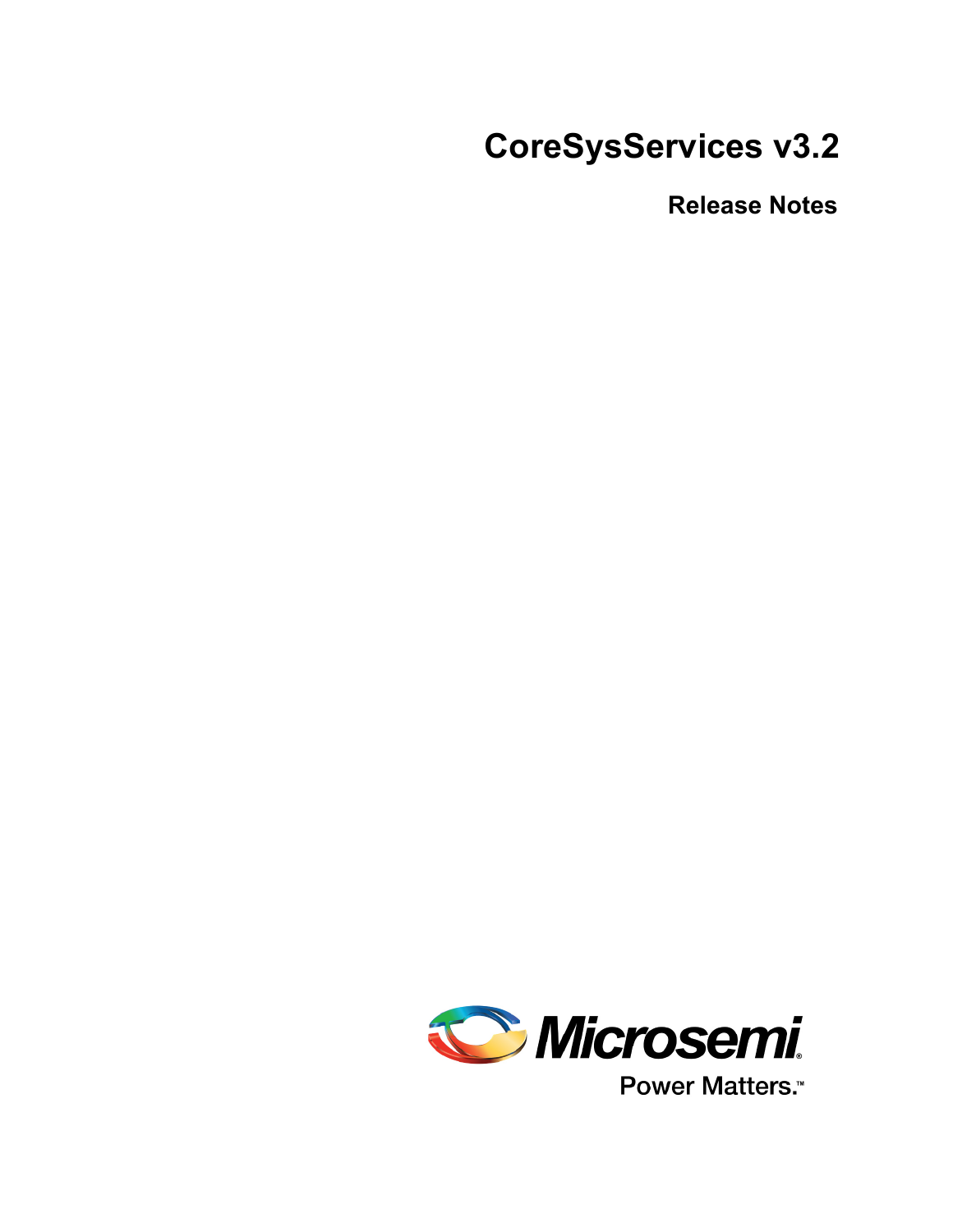

**Microsemi Corporate Headquarters** One Enterprise, Aliso Viejo, CA 92656 USA Within the USA: +1 (800) 713-4113 Outside the USA: +1 (949) 380-6100 Sales: +1 (949) 380-6136 Fax: +1 (949) 215-4996 E-mail: [sales.support@microsemi.com](mailto:sales.support@microsemi.com) [www.microsemi.com](http://www.microsemi.com)

© 2018 Microsemi Corporation. All rights reserved. Microsemi and the Microsemi logo are trademarks of Microsemi Corporation. All other trademarks and service marks are the property of their respective owners.

Microsemi makes no warranty, representation, or guarantee regarding the information contained herein or the suitability of its products and services for any particular purpose, nor does Microsemi assume any liability whatsoever arising out of the application or use of any product or circuit. The products sold hereunder and any other products sold by Microsemi have been subject to limited testing and should not be used in conjunction with mission-critical equipment or applications. Any performance specifications are believed to be reliable but are not verified, and Buyer must conduct and complete all performance and other testing of the products, alone and together with, or installed in, any end-products. Buyer shall not rely on any data and performance specifications or parameters provided by Microsemi. It is the Buyer's responsibility to independently determine suitability of any products and to test and verify the same. The information provided by Microsemi hereunder is provided "as is, where is" and with all faults, and the entire risk associated with such information is entirely with the Buyer. Microsemi does not grant, explicitly or implicitly, to any party any patent rights, licenses, or any other IP rights, whether with regard to such information itself or anything described by such information. Information provided in this document is proprietary to Microsemi, and Microsemi reserves the right to make any changes to the information in this document or to any products and services at any time without notice.

#### **About Microsemi**

Microsemi Corporation (Nasdaq: MSCC) offers a comprehensive portfolio of semiconductor and system solutions for aerospace & defense, communications, data center and industrial markets. Products include high-performance and radiation-hardened analog mixed-signal integrated circuits, FPGAs, SoCs and ASICs; power management products; timing and synchronization devices and precise time solutions, setting the world's standard for time; voice processing devices; RF solutions; discrete components; enterprise storage and communication solutions, security technologies and scalable anti-tamper products; Ethernet solutions; Power-over-Ethernet ICs and midspans; as well as custom design capabilities and services. Microsemi is headquartered in Aliso Viejo, Calif., and has approximately 4,800 employees globally. Learn more at www.microsemi.com.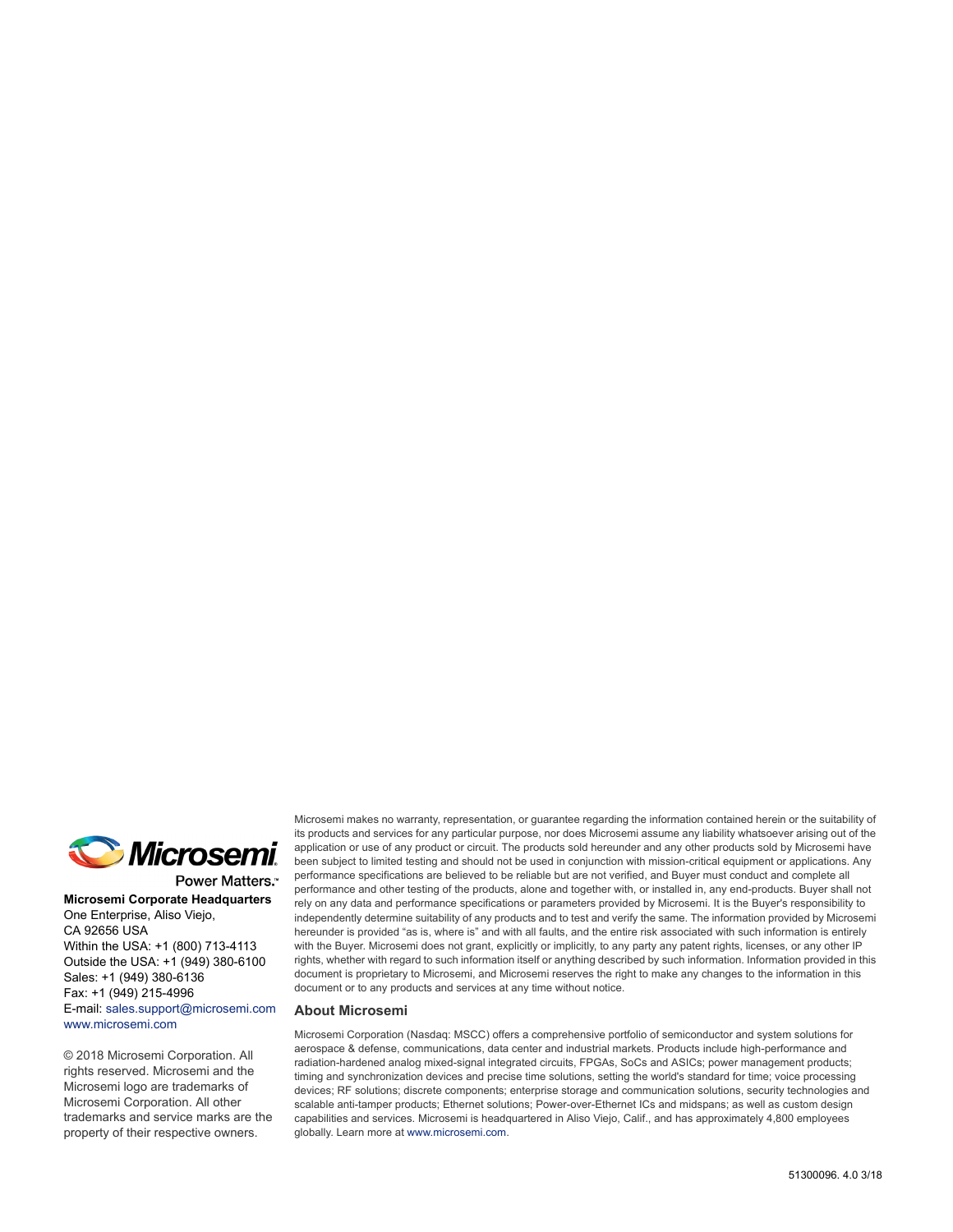

# **Contents**

| 1              |      |                                                                                                                              |  |
|----------------|------|------------------------------------------------------------------------------------------------------------------------------|--|
|                | 1.1  |                                                                                                                              |  |
|                | 12   |                                                                                                                              |  |
|                | 1.3  | Revision 2                                                                                                                   |  |
|                | 1.4  | Revision 1                                                                                                                   |  |
| $\mathbf{2}^-$ |      |                                                                                                                              |  |
|                | 2.1  |                                                                                                                              |  |
|                | 2.2  |                                                                                                                              |  |
|                |      | 221                                                                                                                          |  |
|                | 2.3  |                                                                                                                              |  |
|                | 2.4  |                                                                                                                              |  |
|                | 2.5  |                                                                                                                              |  |
|                | 2.6  |                                                                                                                              |  |
|                | 2.7  |                                                                                                                              |  |
|                | 2.8  |                                                                                                                              |  |
|                | 2.9  |                                                                                                                              |  |
|                | 2.10 |                                                                                                                              |  |
|                | 2.11 |                                                                                                                              |  |
|                | 2.12 | Resolved Issues in the v3.0 Release $\ldots$ and $\ldots$ are $\ldots$ and $\ldots$ are $\ldots$ and $\ldots$ are $\ldots$ . |  |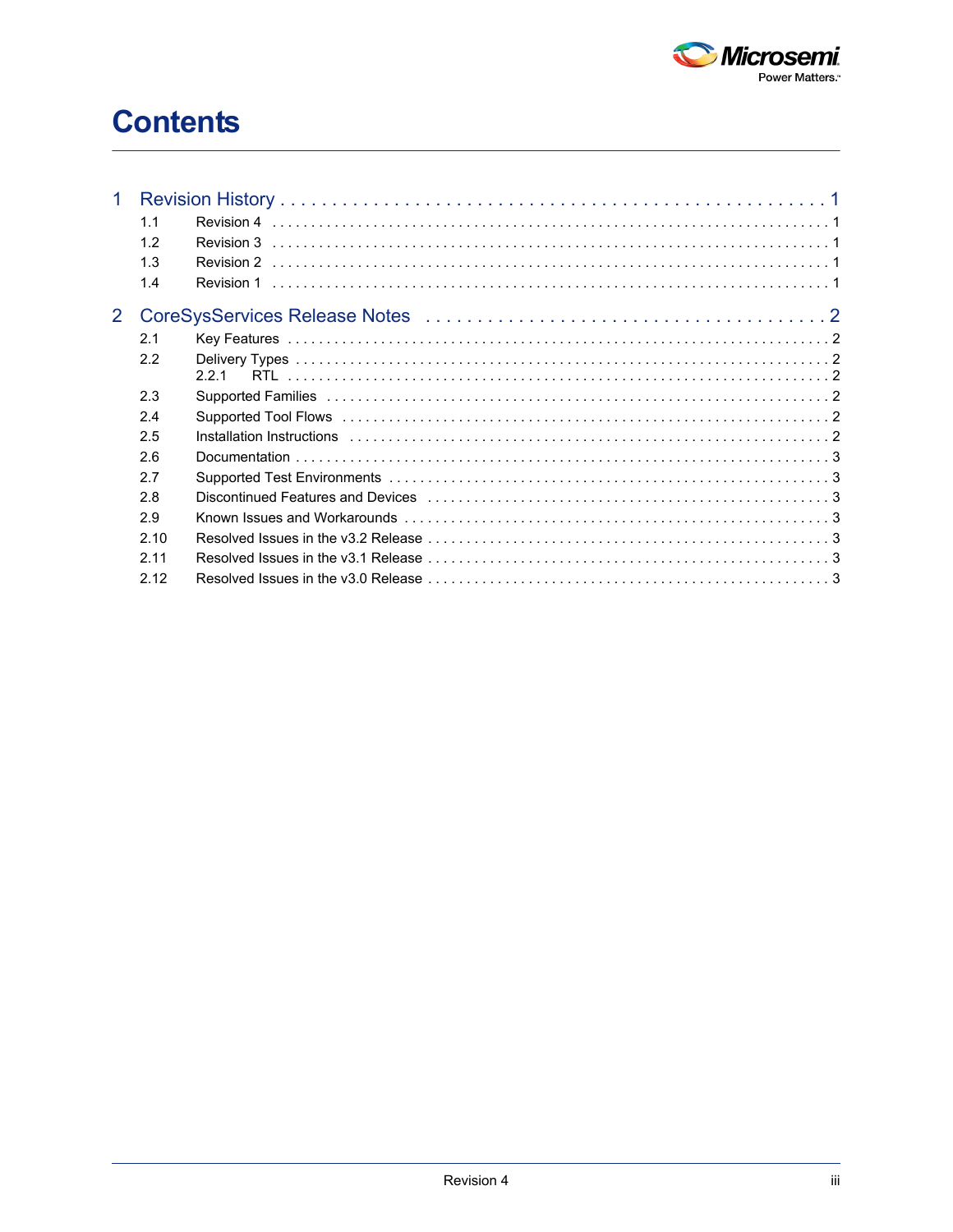

## **Tables**

| Table 1 |  |
|---------|--|
| Table 2 |  |
| Table 3 |  |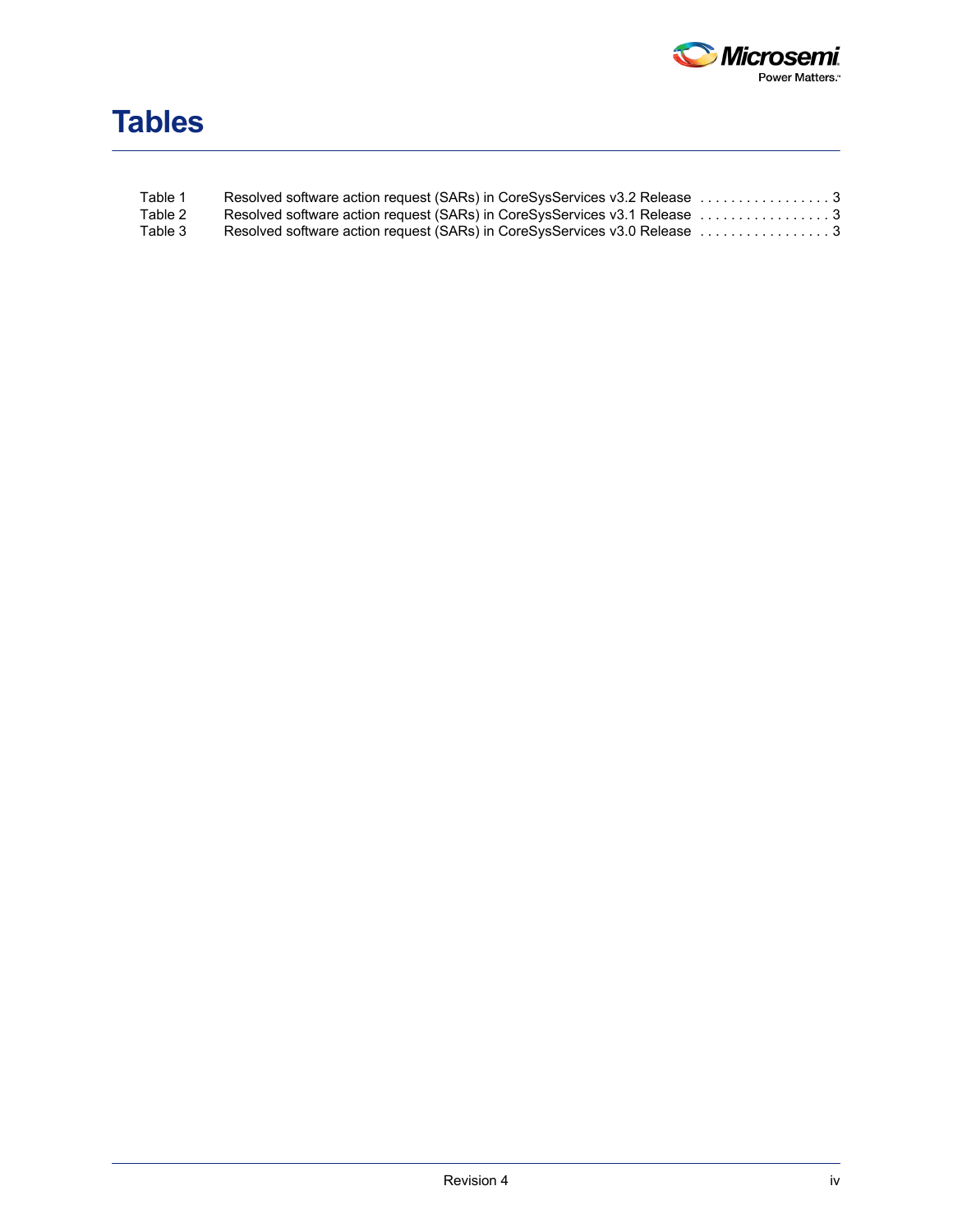

## <span id="page-4-0"></span>**1 Revision History**

## <span id="page-4-1"></span>**1.1 Revision 4**

Updated for CoreSysServices v3.2.

#### <span id="page-4-2"></span>**1.2 Revision 3**

Updated for CoreSysServices v3.1.

## <span id="page-4-3"></span>**1.3 Revision 2**

Updated for CoreSysServices v3.0.

### <span id="page-4-4"></span>**1.4 Revision 1**

Revision 1.0 was the first publication of this document. Created for CoreSysServices v2.0.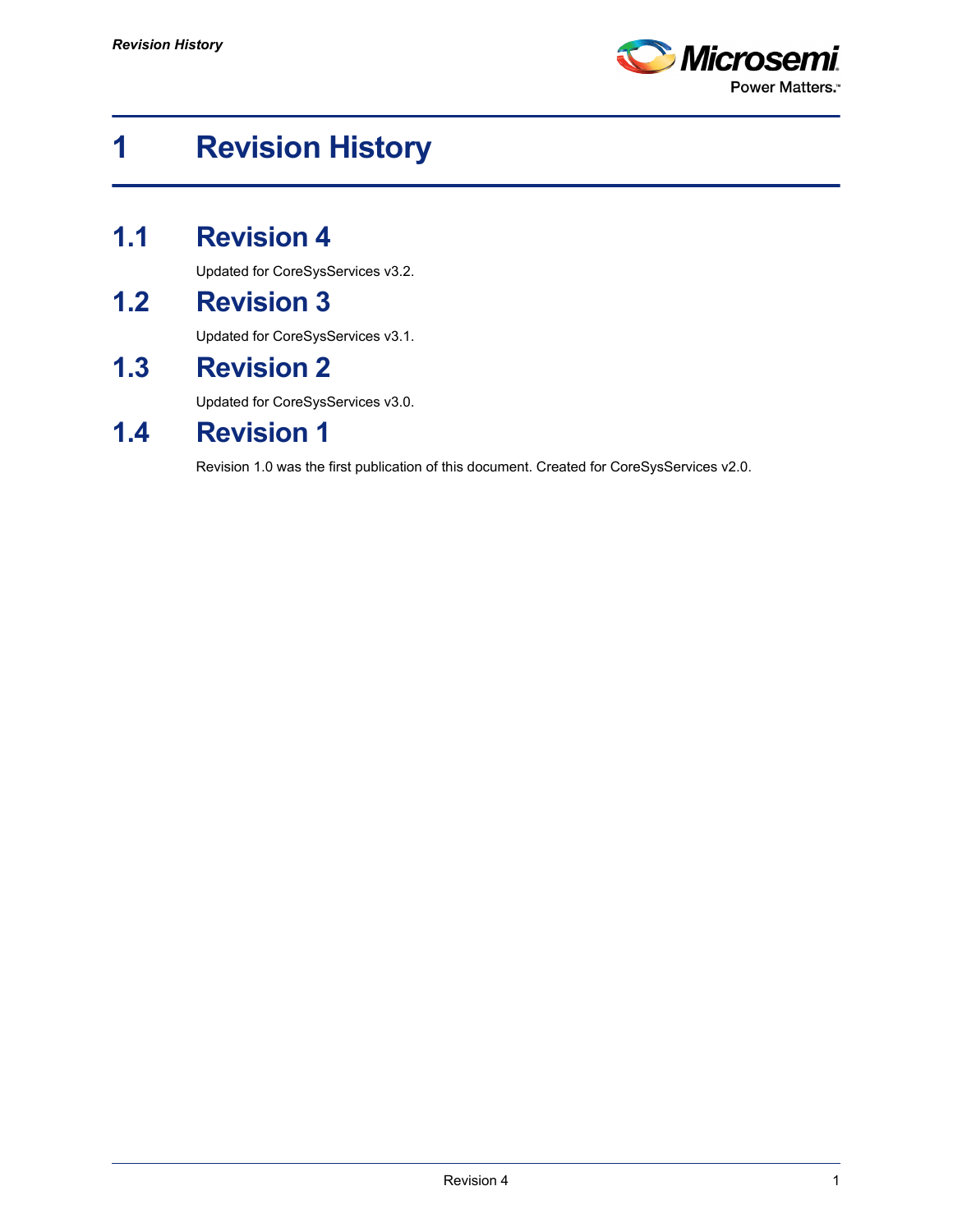

## <span id="page-5-0"></span>**2 CoreSysServices Release Notes**

These release notes accompany the production release of CoreSysServices v3.2. This document provides details about the features and enhancements, system requirements, supported families, implementations, and known limitations and workarounds.

## <span id="page-5-1"></span>**2.1 Key Features**

CoreSysServices is a highly configurable core and has the following features:

- Provides the following system services:
	- Device and design information services
	- Cryptographic services
	- Differential Power Analysis (DPA)-Resistant Key-Tree services
	- Non-deterministic random bit generator (NRBG) services
	- Zeroization service
	- Digest Check service
	- Programming Service: In-application programming (IAP)
	- Physically Uncloneable function (PUF) Service
	- Tamper Control and Detect Service
	- **Elliptic Curve Services**
	- Asynchronous Messaging Service
	- Flash Freeze Service
- Provides shared request user interface for all system services
- Provides shared response user interface for all system services
- Provides advanced high-performance bus (AHB)-Lite master interface to the fabric interface controller (FIC)
- Provides support to high priority system services over on-going Low priority services

#### <span id="page-5-2"></span>**2.2 Delivery Types**

No license is required to use CoreSysServices.

#### <span id="page-5-3"></span>**2.2.1 RTL**

Complete RTL source code is provided for the core.

#### <span id="page-5-4"></span>**2.3 Supported Families**

- SmartFusion<sup>®</sup>2
- IGLOO®2

#### <span id="page-5-5"></span>**2.4 Supported Tool Flows**

- CoreSysServices v3.2 requires Libero® System-on-Chip (SoC) software v11.0 or later.
- Supports Windows and Linux operating systems.

## <span id="page-5-6"></span>**2.5 Installation Instructions**

The CoreSysServices CPZ file must be installed into Libero software. This is done automatically through the Catalog update function in Libero, or the CPZ file can be manually added using the Add Core catalog feature. Once the CPZ file is installed in Libero, the core can be configured, generated, and instantiated within SmartDesign for inclusion in the Libero project. Refer, *Libero SoC online help* for instructions on core installation, licensing, and general use.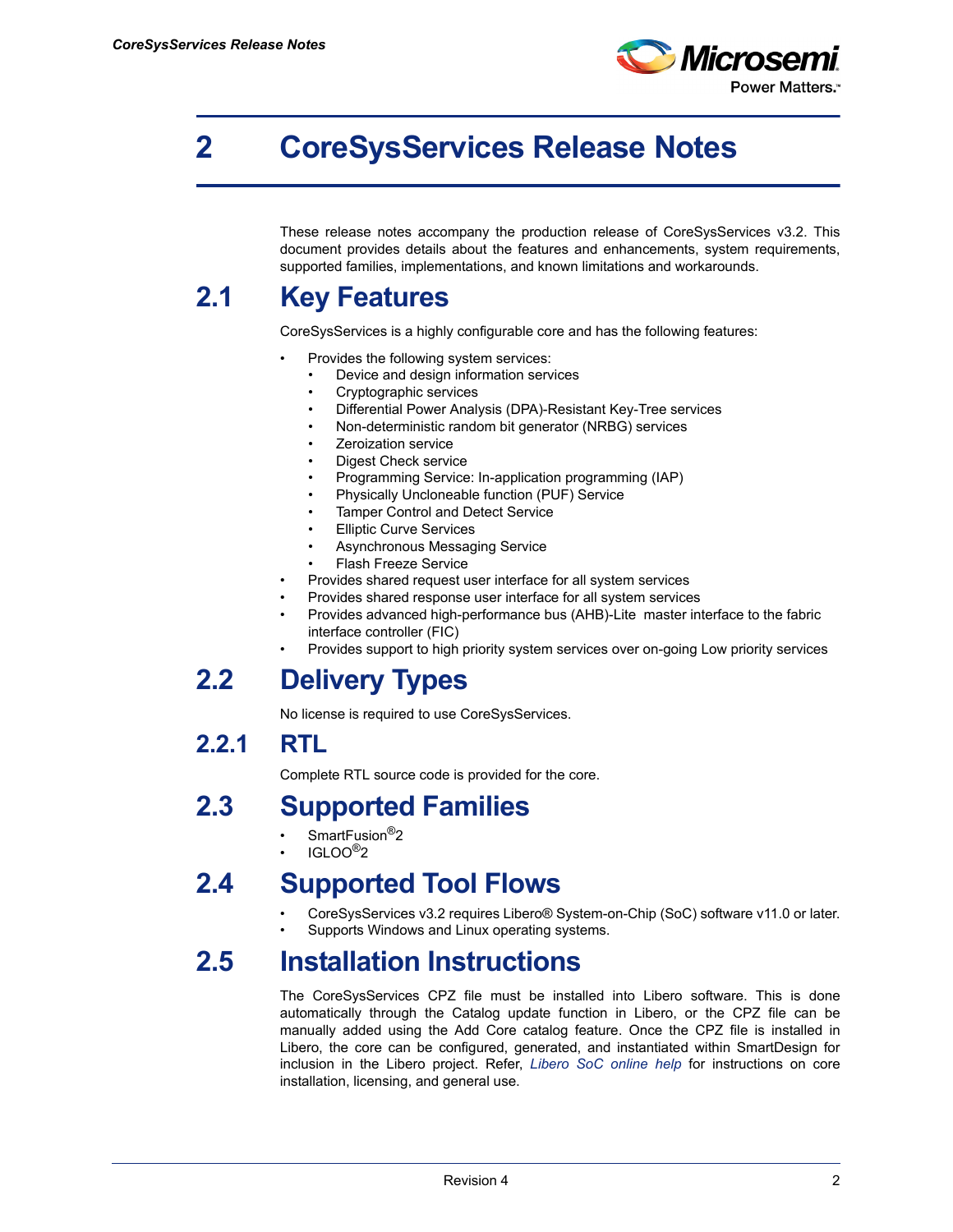

#### <span id="page-6-0"></span>**2.6 Documentation**

This release contains a copy of the CoreSysServices Handbook. This handbook describes the core functionality, gives step-by-step instructions on how to synthesize, and place-androute this core, and also provides implementation suggestions.

For updates and additional information about the software, devices, and hardware, visit the Intellectual Property pages on the Microsemi web site at: *<www.microsemi.com/soc>*.

## <span id="page-6-1"></span>**2.7 Supported Test Environments**

The following test environment is supported:

- Verilog user testbench
- Verilog full verification testbench

## <span id="page-6-2"></span>**2.8 Discontinued Features and Devices**

There are no discontinued features or devices in the CoreSysServices v3.2 release.

#### <span id="page-6-3"></span>**2.9 Known Issues and Workarounds**

VHDL Testbench is not supported. There are no other known issues or workarounds in CoreSysServices v3.2 release.

## <span id="page-6-4"></span>**2.10 Resolved Issues in the v3.2 Release**

<span id="page-6-7"></span>

| <b>SAR</b> | <b>Description</b>                                                               |
|------------|----------------------------------------------------------------------------------|
| 76145      | The description of IAP operation in SERV OPTIONS MODE is updated in<br>Handbook. |

#### <span id="page-6-5"></span>**2.11 Resolved Issues in the v3.1 Release**

#### <span id="page-6-8"></span>*Table 2 •* **Resolved software action request (SARs) in CoreSysServices v3.1 Release**

| <b>SAR</b> | <b>Description</b>                                  |
|------------|-----------------------------------------------------|
| 63573      | IAP Verify is not working                           |
| 63326      | Request for timing diagrams for different services. |

#### <span id="page-6-6"></span>**2.12 Resolved Issues in the v3.0 Release**

<span id="page-6-9"></span>

| Table $3 \cdot$ | Resolved software action request (SARs) in CoreSysServices v3.0 Release |  |  |  |  |
|-----------------|-------------------------------------------------------------------------|--|--|--|--|
|-----------------|-------------------------------------------------------------------------|--|--|--|--|

| <b>SAR</b> | <b>Description</b>                                                                                                 |
|------------|--------------------------------------------------------------------------------------------------------------------|
| 55790      | Zeroization service SERV ZERI EN is not working.                                                                   |
| 54031      | Fabric digest check is not working.                                                                                |
| 57414      | Clarify MSS/HPMS and add device support table to HB.                                                               |
| 58781      | Incorrect Response code (SERV STATUS RESP) is read in Error Force<br>Response and Unrecognized response scenarios. |
| 55756      | PoR service is not working.                                                                                        |
| 56979      | CoreSysService is hanging while performing device in services after Fabric<br>Digest.                              |